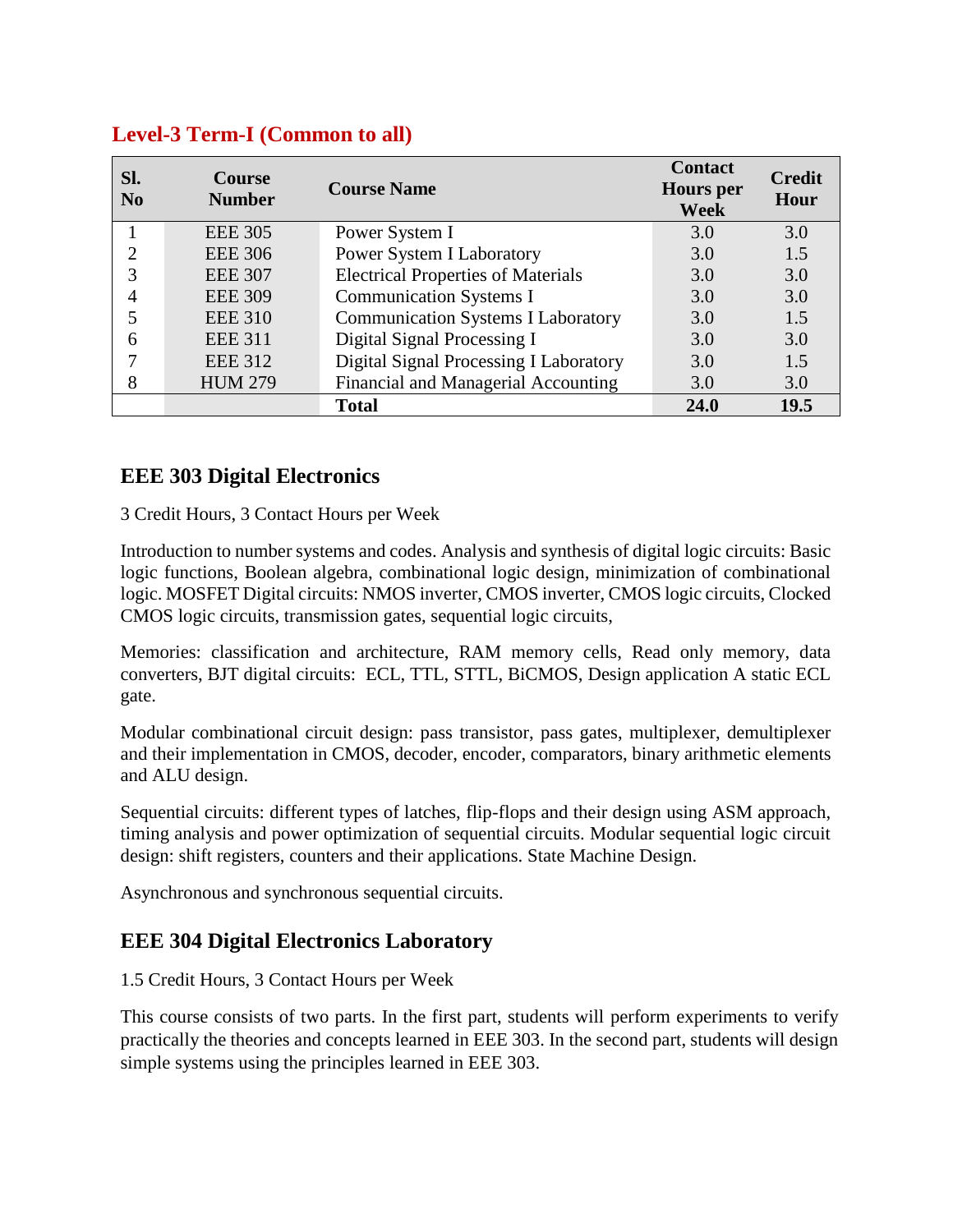# **EEE 305 Power System I**

3 Credit Hours, 3 Contact Hours per Week

Network representation: Single line and reactance diagram of power system and per unit system. Line representation: equivalent circuit of short, medium and long lines, reactive compensation of lines, introduction to DC transmission.

Load flow: Gauss- Siedel and Newton Raphson methods. Power flow control.

Synchronous machines: transient and subtransient reactance and short circuit currents. Symmetrical fault calculation methods. Symmetrical components: power, unsymmetrical series impedances and sequence networks. Different types of unsymmetrical faults: solid faults and faults through impedance.

Protection: fault level calculation, selection of circuit breakers, introduction to relays and circuit breakers. Typical layout of a substation.

Power plants: types, general layout of a thermal power plant and major components of gas turbine, steam turbine and combined cycle power plants.

#### **EEE 306 Power System I Laboratory**

1.5 Credit Hours, 3 Contact Hours per Week

This course consists of two parts. In the first part, students will perform experiments and do simulations to verify practically the theories and concepts learned in EEE 305. In the second part, students will design simple systems using the principles learned in EEE 305.

#### **EEE 307 Electrical Properties of Materials**

3 Credit Hours, 3 Contact Hours per Week

Crystal structures: Types of crystals, lattice and basis, Bravais lattice and Miller indices. Classical theory of electrical and thermal conduction: Scattering, mobility and resistivity, temperature dependence of metal resistivity, Mathiessen's rule, Hall effect and thermal conductivity. Introduction to quantum mechanics: Wave nature of electrons, Schrodinger's equation, one-dimensional quantum problems- infinite quantum well, potential step and potential barrier; Heisenbergs's uncertainty principle and quantum box, Electron in a 3D box. Hydrogen Atom.

Band theory of solids: Band theory from molecular orbital, Bloch theorem, Kronig-Penny model, Brillouin zone, effective mass, density-of-states. Carrier statistics: Maxwell-Boltzmann and Fermi-Dirac distributions, Fermi energy. Modern theory of metals: Determination of Fermi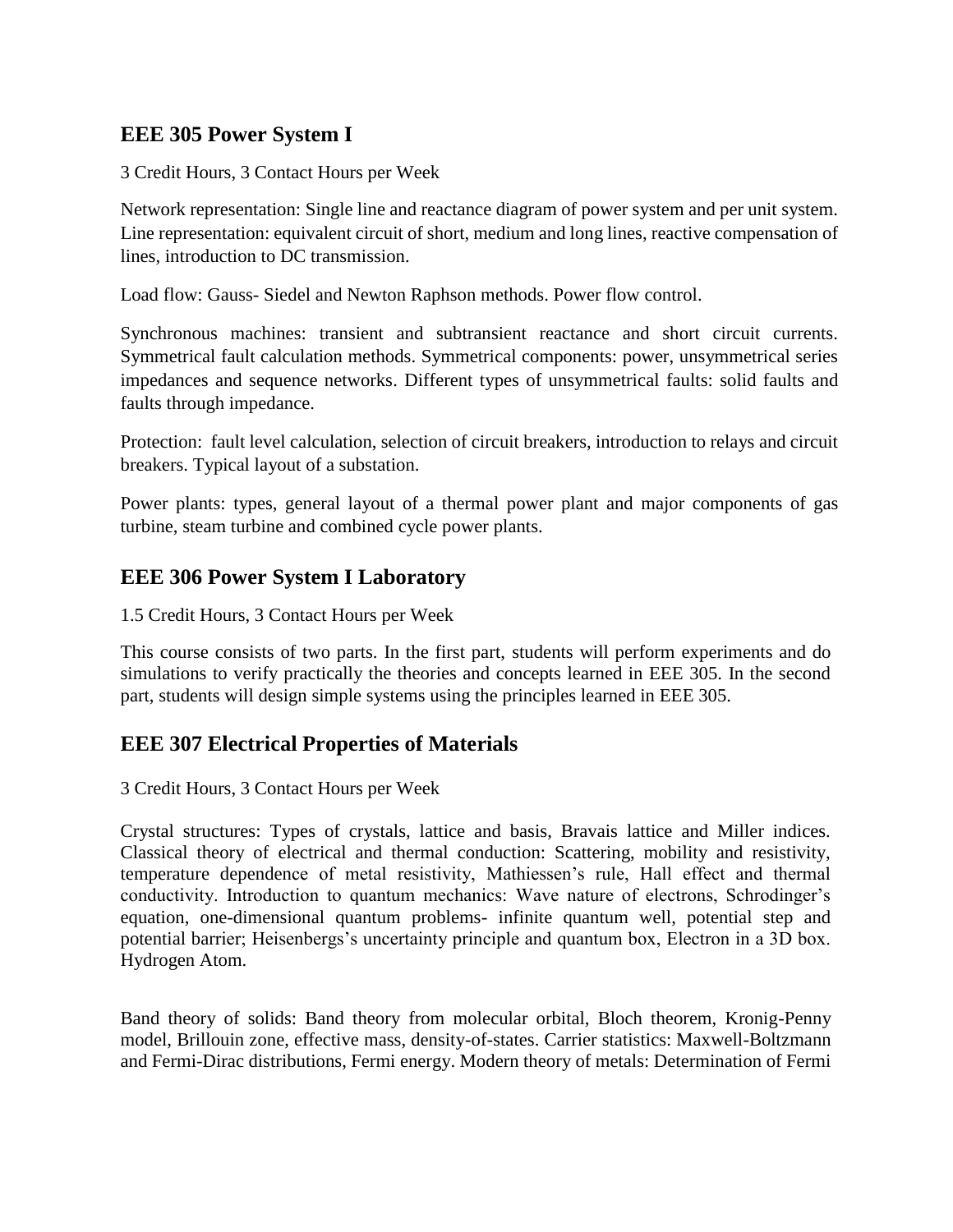energy and average energy of electrons, classical and quantum mechanical calculation of specific heat.

Dielectric properties of materials: Dielectric constant, polarization- electronic, ionic, orientational and interfacial; internal field, Clausius-Mosotti equation, spontaneous polarization, frequency dependence of dielectric constant, dielectric loss, piezoelectricity, ferroelectricity, pyroelectricity.

Magnetic properties of materials: Magnetic moment, magnetization and relative permitivity, different types of magnetic materials, origin of ferromagnetism and magnetic domains.

Introduction to superconductivity: Zero resistance and Meissner effect, Type I and Type II superconductors and critical current density. BCS theory. Magnetic recording materials, Josephson theory.

Introduction to meta-materials.

# **EEE 309 Communication Systems I**

3 Credit Hours, 3 Contact Hours per Week

Overview of communication systems: Basic principles, fundamental elements, system limitations, message source, bandwidth requirements, transmission media types, bandwidth and transmission capacity.

Noise: Sources of noise, characteristics of various types of noise and signal to noise ratio.

Communication systems: Analog and digital. Continuous wave modulation: Transmission typesbase-band transmission, carrier transmission; amplitude modulation- introduction, double side band, single side band, vestigial side band, quadrature; spectral analysis of each type, envelope and synchronous detection; angle modulation- instantaneous frequency, frequency modulation (FM) and phase modulation (PM), spectral analysis, demodulation of FM and PM. Samplingsampling theorem, Nyquist criterion, aliasing, instantaneous and natural sampling, flat-topped sampling; pulse amplitude modulation- principle, bandwidth requirements; pulse code modulation (PCM)- quantization principle, quantization noise, non-uniform quantization, signal to quantization error ratio, differential PCM, demodulation of PCM; delta modulation (DM) principle, adaptive DM; line coding- formats and bandwidths.

Digital modulation and demodulation: Amplitude-shift keying- principle, ON-OFF keying, bandwidth requirements, detection, noise performance; phase-shift keying (PSK)- principle, bandwidth requirements, detection, differential PSK, quadrature PSK, noise performance; frequency-shift keying (FSK)- principle, continuous and discontinuous phase FSK, minimumshift keying, bandwidth requirements, detection of FSK, Multilevel signalling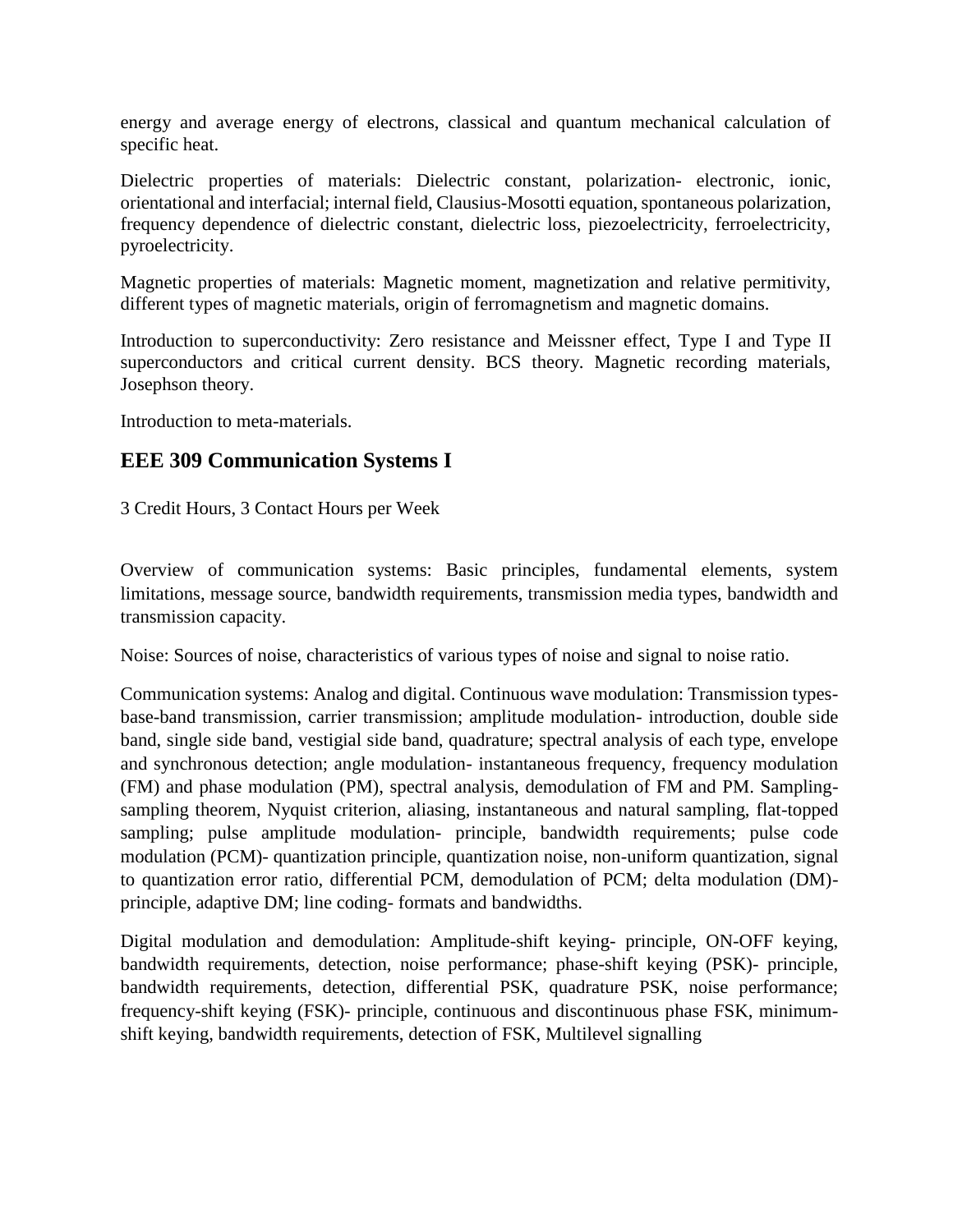Multiplexing: Time-division multiplexing (TDM)- principle, receiver synchronization, frame synchronization, TDM of multiple bit rate systems; frequency-division multiplexing (FDM) principle, de-multiplexing. PDH, SONET/SDH.

Multiple-access techniques: Time-division multiple-access (TDMA), frequency-division multiple access (FDMA); code-division multiple-access (CDMA) - spread spectrum multiplexing, coding techniques and constraints of CDMA.

# **EEE 310 Communication Systems I Laboratory**

1.5 Credit Hours, 3 Contact Hours per Week

This course consists of two parts. In the first part, students will perform experiments to verify practically the theories and concepts learned in EEE 309. In the second part, students will design simple systems using the principles learned in EEE 309.

# **EEE 311 Digital Signal Processing I**

3 Credit Hours, 3 Contact Hours per Week

Introduction to digital signal processing. Sampling, quantization and signal reconstruction. Analysis of discrete-time system in the time domain: impulse response model, difference equation model. Correlation: power signal, energy signal, applications. Z-transform and analysis of LTI systems. Frequency analysis of discrete-time signals: discrete Fourier series and discrete-time Fourier transform (DTFT). Frequency analysis of LTI systems. Discrete Fourier transform (DFT) and fast Fourier transform (FFT). Minimum phase, maximum phase and all pass systems. Calculation of spectrum of discrete-time signals. Digital filter design- linear phase filters, specifications, design using window, optimal methods; IIR filters- specifications, design using impulse invariant, bi-linear z- transformation, least-square methods.

# **EEE 312 Digital Signal Processing I Laboratory**

1.5 Credit Hours, 3 Contact Hours per Week

This course consists of two parts. In the first part, students will perform experiments to verify practically the theories and concepts learned in EEE 311. In the second part, students will design simple systems using the principles learned in EEE 311.

#### **HUM 279 Financial and Managerial Accounting**

#### 3 Credit Hours, 3 Contact Hours per Week

Financial Accounting: Objectives and importance of accounting, branches of accounting, accounting as an information system, computerized system and applications in accounting. Recording System: Double entry mechanism, accounts and their classification, accounting equation, accounting cycle journal, ledger, trial balance. Preparation of financial statements